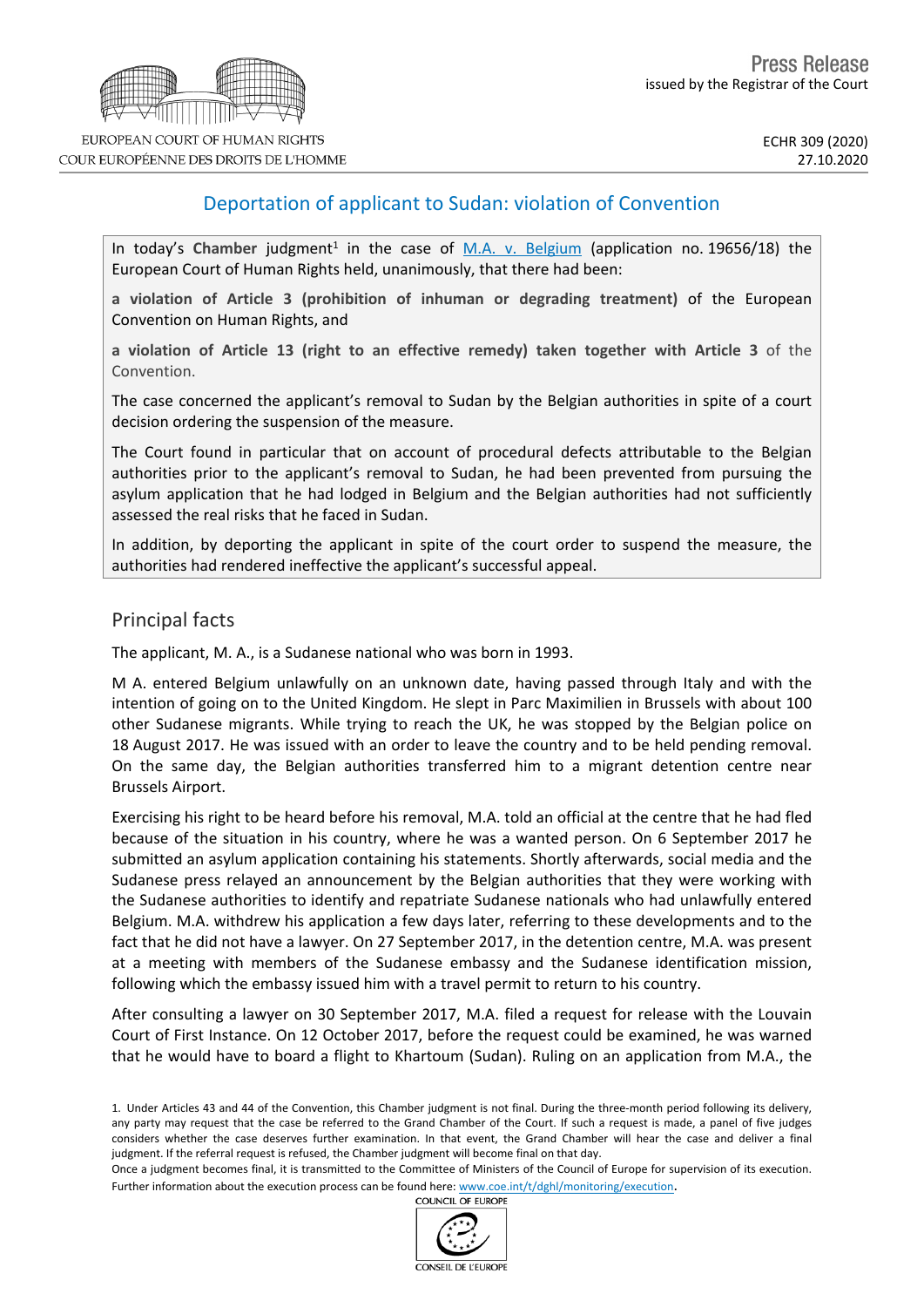President of the Dutch-speaking Court of First Instance in Brussels held that the Belgian State could not deport the applicant before the courts had ruled on the custodial measure, subject to a coercive fine of 10,000 euros (EUR). The deportation, arranged for the following day, was cancelled, but M.A. was nevertheless taken to the airport. He alleged that he had been met there by a man in uniform who explained to him in Arabic that if he refused to board the plane, further attempts to remove him would be organised and that he had been threatened with sedatives if he refused. The applicant signed a statement authorising his departure and boarded the flight.

## Complaints, procedure and composition of the Court

Relying on Article 3 (prohibition of inhuman or degrading treatment) of the European Convention on Human Rights, the applicant complained that there had been no prior examination prior to his deportation of the risks he was facing in Sudan. Under Article 13 (right to an effective remedy), he also alleged that he had not had any effective remedy by which to submit his complaints under Article 3 or a suspensive remedy in respect of his removal. He also argued that the Belgian authorities had breached his rights under Article 6 § 1 (right to a fair hearing / right of access to a court) by infringing the court order. Lastly, he complained that his detention had been incompatible with Article 5 (right to liberty and security).

The application was lodged with the European Court of Human Rights on 13 April 2018.

Judgment was given by a Chamber of seven judges, composed as follows:

Georgios A. **Serghides** (Cyprus), *President*, Paul **Lemmens** (Belgium), Helen **Keller** (Switzerland), Dmitry **Dedov** (Russia), Darian **Pavli** (Albania), Anja **Seibert-Fohr** (Germany), Peeter **Roosma** (Estonia),

and also Milan **Blaško**, *Section Registrar.*

## Decision of the Court

## Article 3 (prohibition of inhuman or degrading treatment)

As to the information available on the situation in Sudan, it was well known that the general human rights situation there had been problematic at the time. In those circumstances, it could not readily be argued, as the Government had done, that the existence of a serious and established risk for the applicant was to be ruled out. The Court emphasised that a post-removal finding that the applicant did not run any risk in his country of origin, as made in the present case, could not serve to release the authorities retrospectively of their procedural obligations during the removal process.

As to whether the applicant had had a real and effective opportunity to make submissions about the personal risks that he faced if returned to Sudan, the Court noted that he had repeatedly expressed his fears. It reiterated that, while the burden of proof with regard to substantiating the individual risks lay on the person submitting an asylum application, the rules concerning the burden of proof should not render ineffective the rights protected under Article 3 of the Convention. It was also important to take into account the practical difficulties that an alien might encounter in pursuing an asylum application.

The Court attached weight to the applicant's allegation that he had not consulted a lawyer during the first few weeks of his detention, a fact which was not contradicted by the evidence. It also noted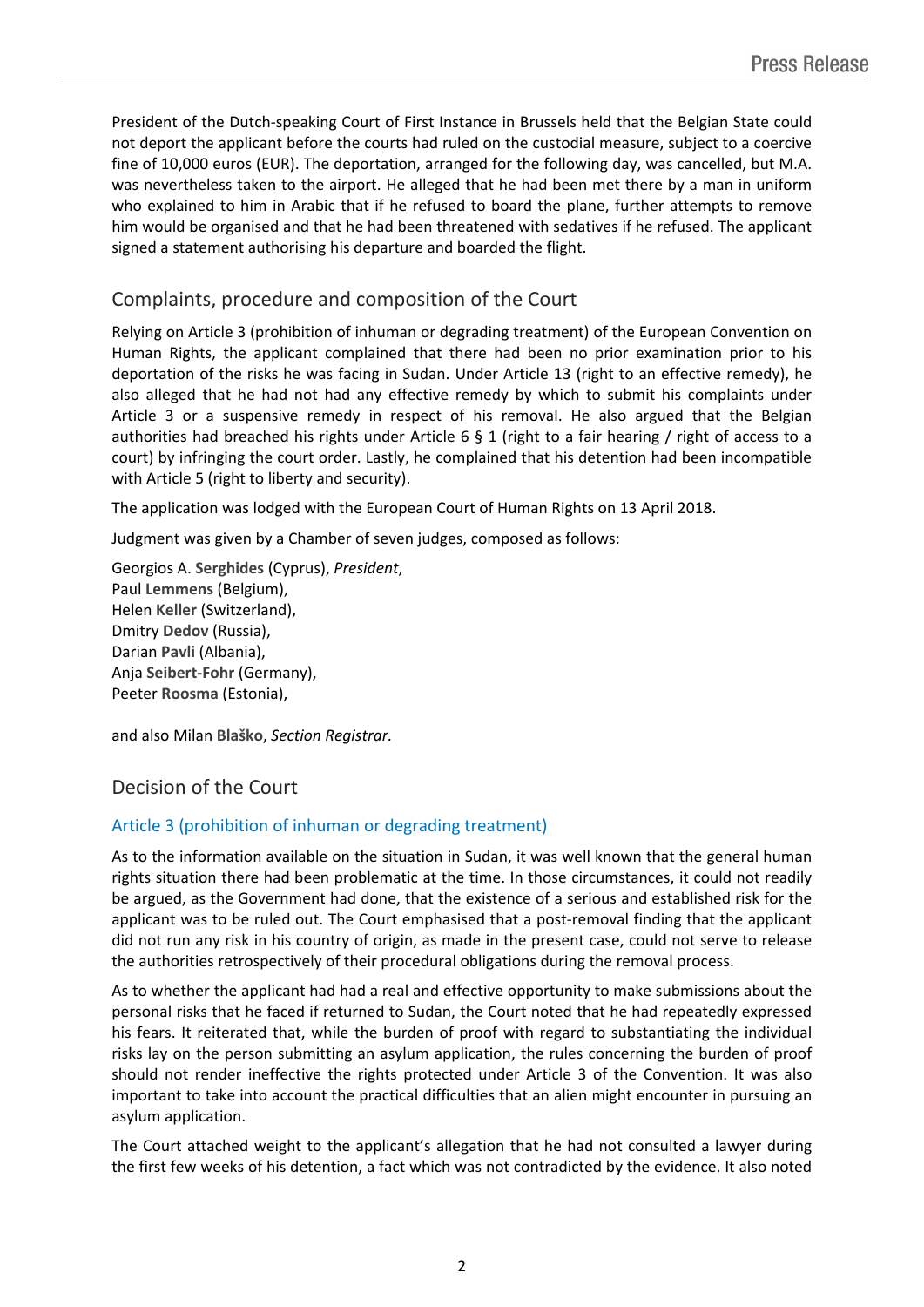that during the interview organised on the applicant's arrival in the detention centre, no official interpreter had been present, even though he only understood Arabic. The Court found that these circumstances undoubtedly represented obstacles which could explain the applicant's inconsistent procedural attitude and the brevity of the information he had provided to the authorities and that he had not been provided with a realistic prospect of access to international protection. It appeared from the form which had been filled in on the basis of his statements that only general questions had been asked about the risks he might face, without any reference or question concerning his region of origin, ethnic origin or reasons for having left Sudan. The Court was therefore of the opinion that the Government had not carried out a sufficient prior assessment of the risks faced by the applicant under Article 3.

Furthermore, the Court was of the view that the conditions in which the applicant had been identified raised concerns. The official who had interviewed him was not fluent in Arabic, the language in which the interviews had been conducted, and the applicant had not been informed beforehand that such an interview would take place.

In the light of those procedural defects, the Court found that there had been a violation of Article 3.

### Article 13 (right to an effective remedy) taken together with Article 3

As to whether the applicant had been afforded effective access to the remedies available against arbitrary *refoulement*, the Court found that having regard to the reasoning which led it to find a violation of Article 3 in the present case, there was no justification for a separate examination of the same facts and complaints under Article 13.

Turning to the applicant's allegation that he had not been afforded a suspensive remedy in respect of his deportation, the Court found that in the present case it had been a combination of the remedy he had exercised – the application for release combined with the urgent application to the President of the Court of First Instance – which had provided the applicant with protection against arbitrary removal, at least temporarily. As the President's decision prohibiting his return had been enforceable and thus binding on the authorities, the applicant had been entitled to expect compliance with the order.

Having regard to the fact that the applicant could not be considered to have voluntarily left Belgium or even to have voluntarily signed a statement accepting his removal, and in view of the speed with which the authorities had acted the very next day, in spite of the order prohibiting the deportation, it had to be concluded that, by failing to suspend the measure in compliance with a court decision, the Belgian authorities had rendered ineffective the applicant's successful appeal.

There had thus been a violation of Article 13 taken together with Article 3 of the Convention.

### Other Articles

The Court found that it did not need to examine the applicant's complaints under Article 6 § 1 of the Convention (right to a fair hearing / right of access to a court) and declared the complaints under Article 5 (right to liberty and security) inadmissible.

## Just satisfaction (Article 41)

As the applicant had not made any claim by way of just satisfaction, the Court found that there was no call to make an award under this head.

#### *The judgment is available only in French.*

This press release is a document produced by the Registry. It does not bind the Court. Decisions, judgments and further information about the Court can be found on [www.echr.coe.int](http://www.echr.coe.int/). To receive